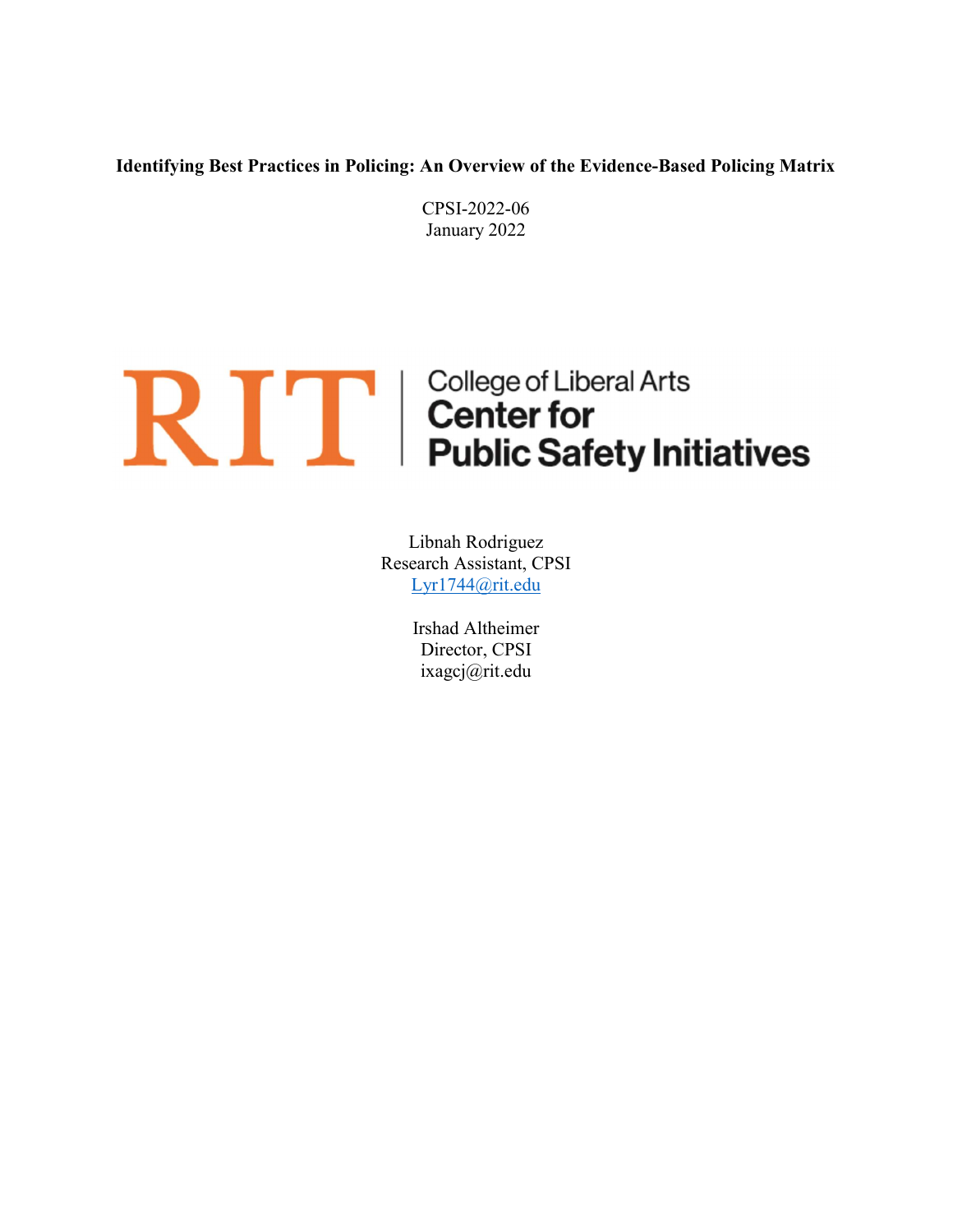# Introduction

Although overall violent crime has decreased since the 1990s, homicide and aggravated assault have begun to increase rapidly since 2020 (FBI Crime Data Explorer, 2020). This national trend parallels local-level violent crime statistics. Indeed, Rochester reported 81 homicides in 2021, the highest number of victims in over two decades (Rodriguez, Altheimer, & Holland, 2022, p.2). Given this recent uptick and its implications, it is crucial, now more than ever, to begin considering new, innovative, and especially evidence-based practices that seek to reduce homicide in our city.

The Evidence-Based Policing Matrix, developed by the Center for Evidence-Based Crime Policy at George Mason University, is arguably one of the most comprehensive clearinghouses for "best practices" in policing. Indeed, the initial objective was to create an accessible and palpable "database" of evaluated studies for police agencies to inform their decision-making (The Center for Evidence-Based Crime Policy, 2012). While many clearinghouses claim to do this effectively, very few have been closely examined. To assess the Evidence-Based Policing Matrix, this working paper will provide a general overview of the Matrix (Part I), including a discussion of its purpose, inclusion criteria for studies, and examples of ideas for police agencies. Part I will also include a discussion of the several "realms of effectiveness," or clusters of studies proven to be effective, and an alternative interpretation of the Matrix had it been divided by scientific rigor. The following portion (Part II) will evaluate studies in the "individuals" target area. Importantly, none of the current studies featured in the Matrix were conducted in the City of Rochester. However, it is hoped that this matrix can be used as a tool to guide effective law enforcement interventions to reduce violence locally.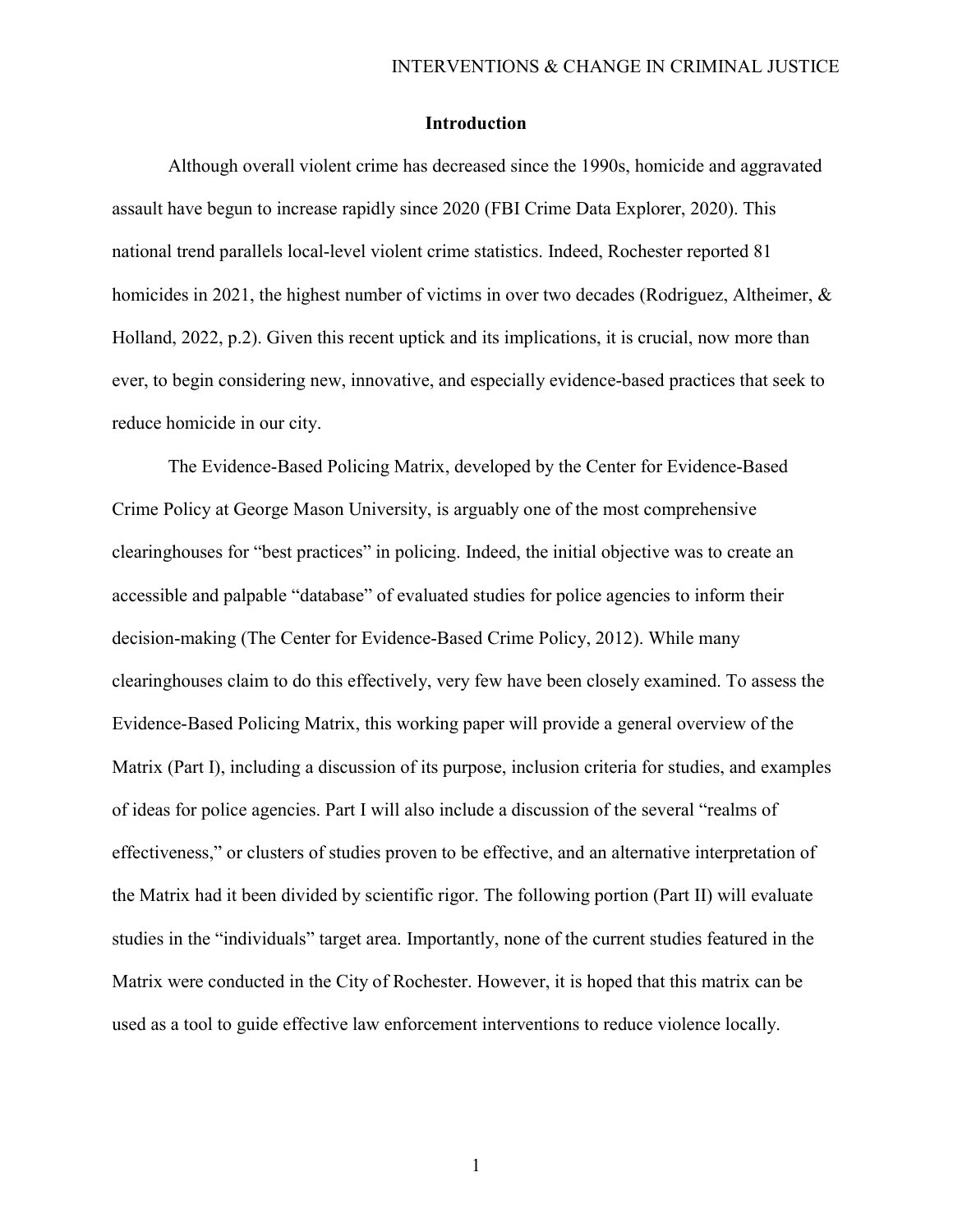## INTERVENTIONS & CHANGE IN CRIMINAL JUSTICE

## Part I

# Purpose of the Matrix

The Evidence-Based Policing Matrix (Figure 1) is a "research-to-practice translation tool" aimed at helping criminal justice practitioners and academics navigate policing research (Lum, 2009, p.6). Inspired by the design of Rosenberg and Knox's (2005) Child Well-Being Matrix, this instrument categorizes police tactic evaluations on a three-dimensional matrix, measuring three factors on each axis: (1) the nature of the target, (2) the specificity of prevention mechanism, and (3) the level of proactivity (Lum, 2009, p.7). On the x-axis, police tactic evaluations are graphed on a six-level scale according to the nature of the target: individuals, groups, micro places, "neighborhood", jurisdiction, and nation/state. On the y-axis, evaluations are measured by the specificity of their prevention mechanisms and graphed on a range from general to focused. On the z-axis, evaluations are charted based on three degrees of proactivity: reactive, proactive, and highly proactive. Altogether, this Matrix enables viewers to explore broader domains of policing research while still providing access to individual studies, setting it apart from other clearinghouses in the field.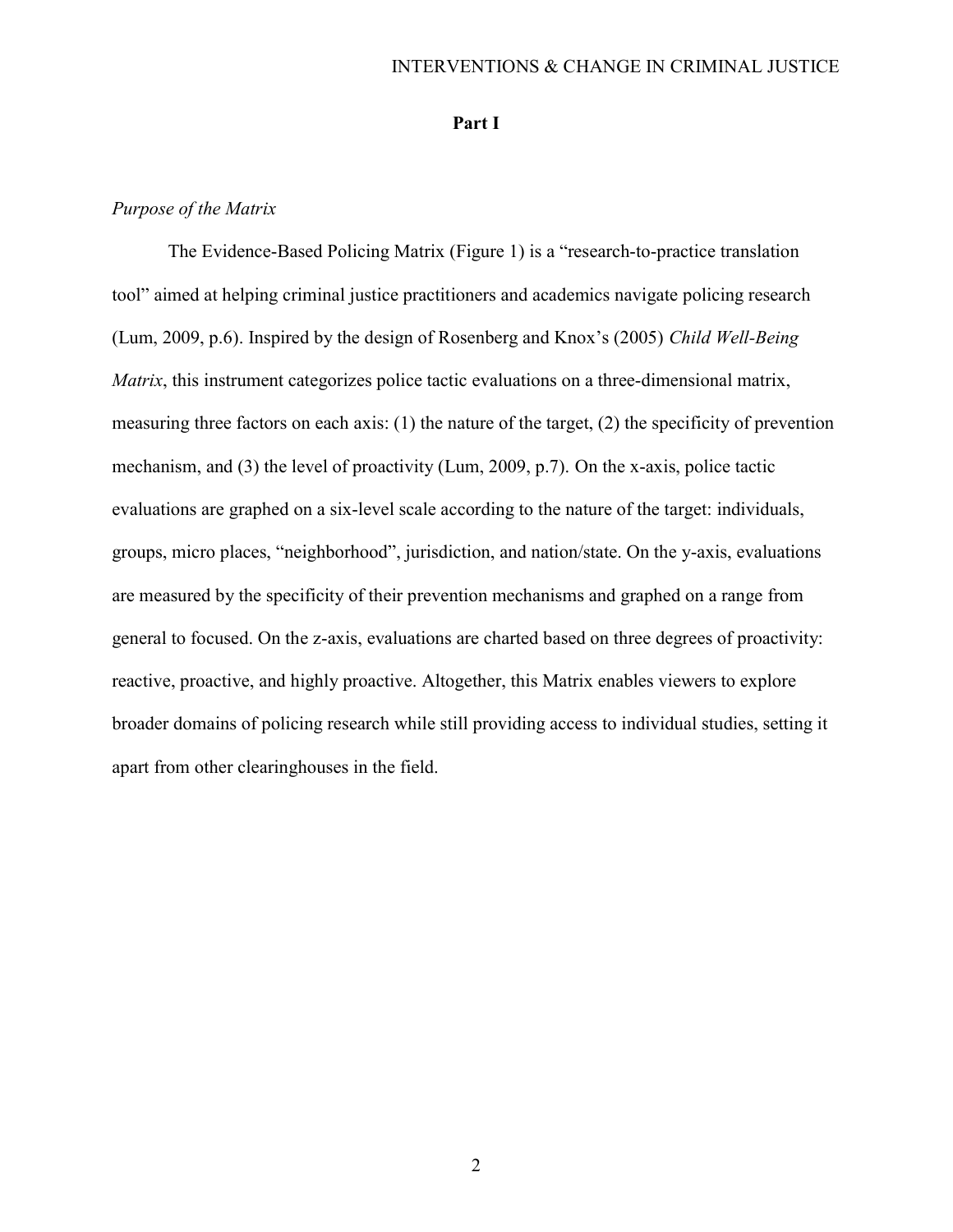



# Inclusion Criteria for Studies

 To be included in the Matrix, a study must meet three conditions. The first, and perhaps the most important, is methodological rigor. Namely, "a study must be either a randomized controlled experiment or quasi-experiment using matched comparison groups, or multivariate controls" to qualify as "very rigorous", "rigorous", or "moderately rigorous" respectively (Lum, Koper, & Telep, 2021). Interventions must also be "primarily police initiated or dominated", regardless of whether other agencies are involved (Lum et al., 2021). The third, and possibly most evident condition, is that a study must state "crime or disorder as a measured outcome" (Lum et al., 2021). Only studies that have satisfied all three conditions can be included. Examples of Ideas for Police Agencies

 Insights derived from the Matrix have the potential to benefit several domains within police agencies. For instance, practitioners working at the command and agency levels (e.g., police chiefs, police commanders) can utilize the Matrix as a self-assessment and accountability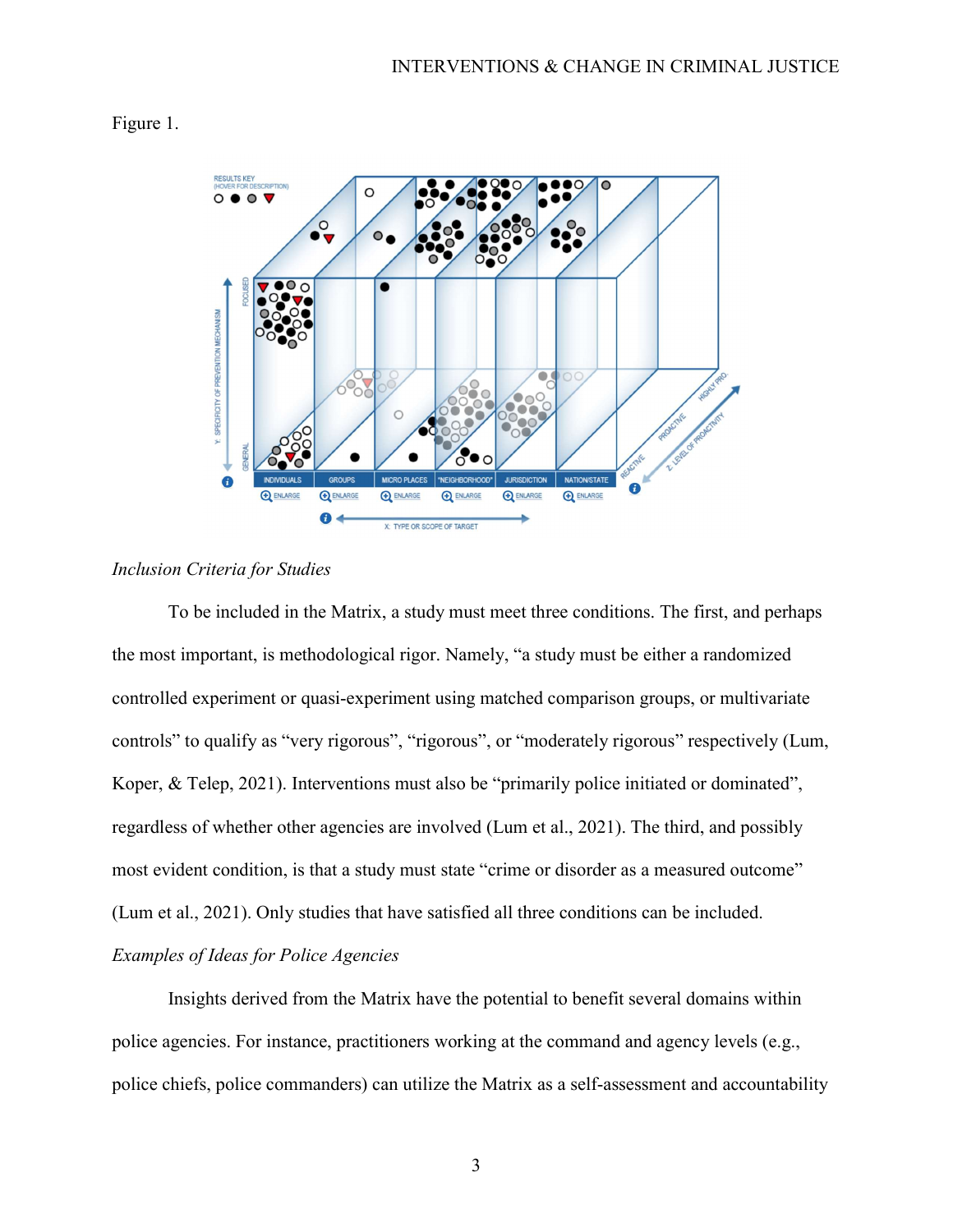tool. To promote accountability within the agency, Lum et al. (2021) suggest deviating from traditional measures of tactical effectiveness, such as solely reporting monthly statistics, to actively mapping current strategies and tactical suggestions on the Matrix. This technique allows agency leaders to identify any potential modifications that could push existing tactics towards more effective realms. When implemented correctly, this practice can begin to "foster evidencebased leadership" (Lum et al., 2021).

 Strategies derived from the Matrix also have the potential to reorient the early training and socialization of officers. Rather than inundating officers with "anecdotes, stories, or other ad hoc experiences," Lum et al. (2021) suggest exposing recruits to tactics corroborated by scientific research, particularly those formulated from the Matrix. By the conclusion of the program, entering officers will be able to identify effective crime-reducing tactics, "just as he or she also learns the procedures by which to make an arrest" (Lum et al., 2021). As officers begin to identify evidence-based practices, Lum et al. (2021) anticipate a significant transformation in police culture and mentality, primarily from a reactive to proactive approach to policing. Realms of Effectiveness Identified by the Matrix

 Perhaps the greatest advantage to mapping all qualifying studies is the ability to identify "realms of effectiveness" in policing evaluations. As the number of qualifying studies increases, clusters of information around certain intersecting dimensions begin to materialize across the Matrix (The Center for Evidence-Based Crime Policy, 2012). These clusters, also known as "realms of effectiveness," provide a snapshot of the overall body of literature that is otherwise absent in other clearinghouses.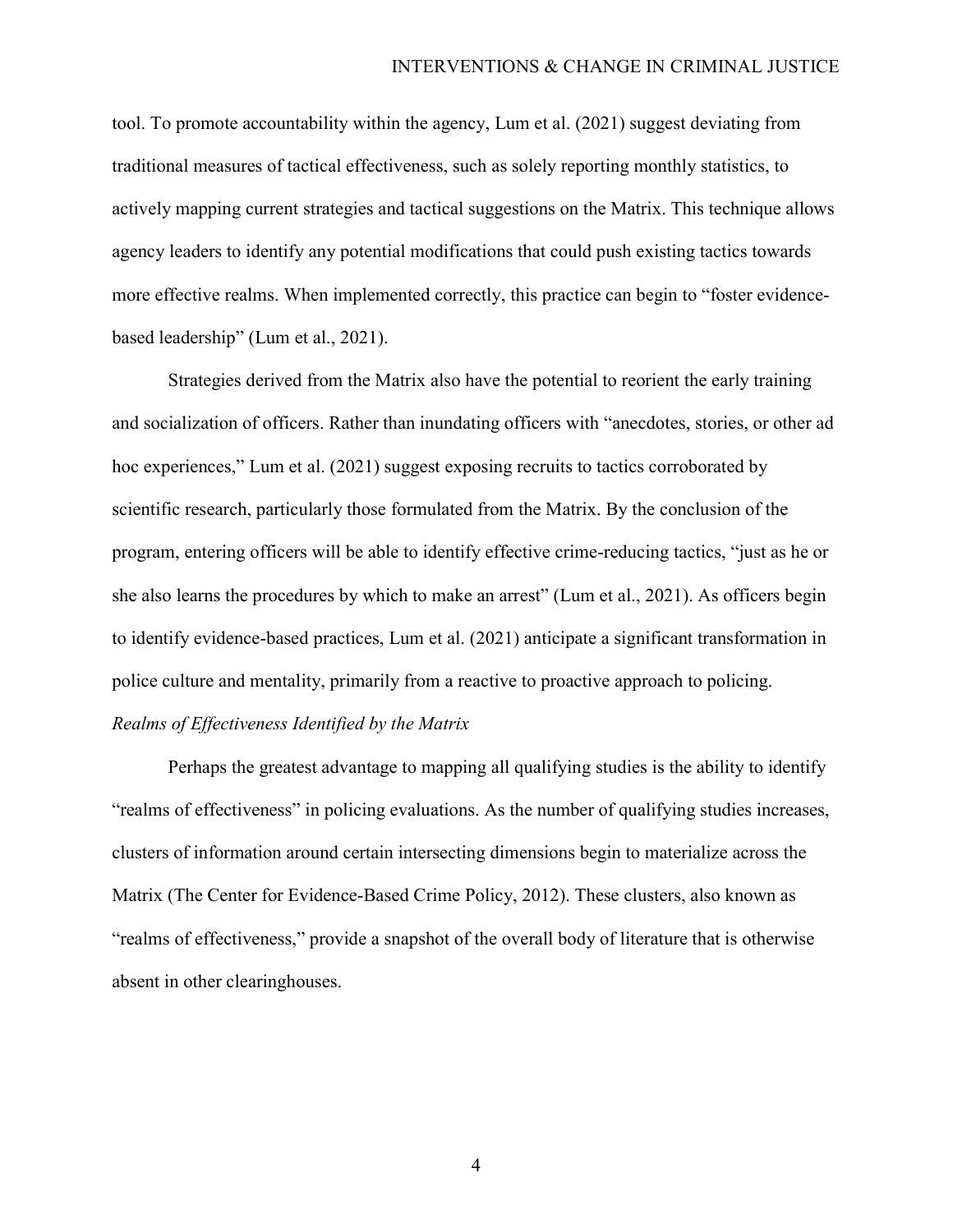The current Matrix displays several "realms of effectiveness," primarily comprised of interventions targeting "micro places" and "neighborhoods"<sup>1</sup> . Indeed, the most promising realms are "where focused, place-based, and highly proactive dimensions intersect" (Lum et al., 2021). Interventions that target "micro places," are highly proactive in nature, and employ focused prevention mechanisms are 75% effective. This figure also holds true for proactive and focused interventions targeting "micro places." Other realms were proven to be more so effective (85%), namely interventions that target "neighborhoods," are highly proactive in nature, and employ focused prevention mechanisms.

Figure 2.

 $\overline{a}$ 



Interpretation of the Matrix if Divided by Scientific Rigor

As noted above, very rigorous, rigorous, or moderately rigorous studies were included in the Matrix. If the Matrix's inclusion criteria were limited to very rigorous studies, the Matrix itself would be rendered almost empty and, for all intents and purposes, useless. Indeed, the

<sup>&</sup>lt;sup>1</sup> Those discussed in this working paper were circled in red in Figure 2.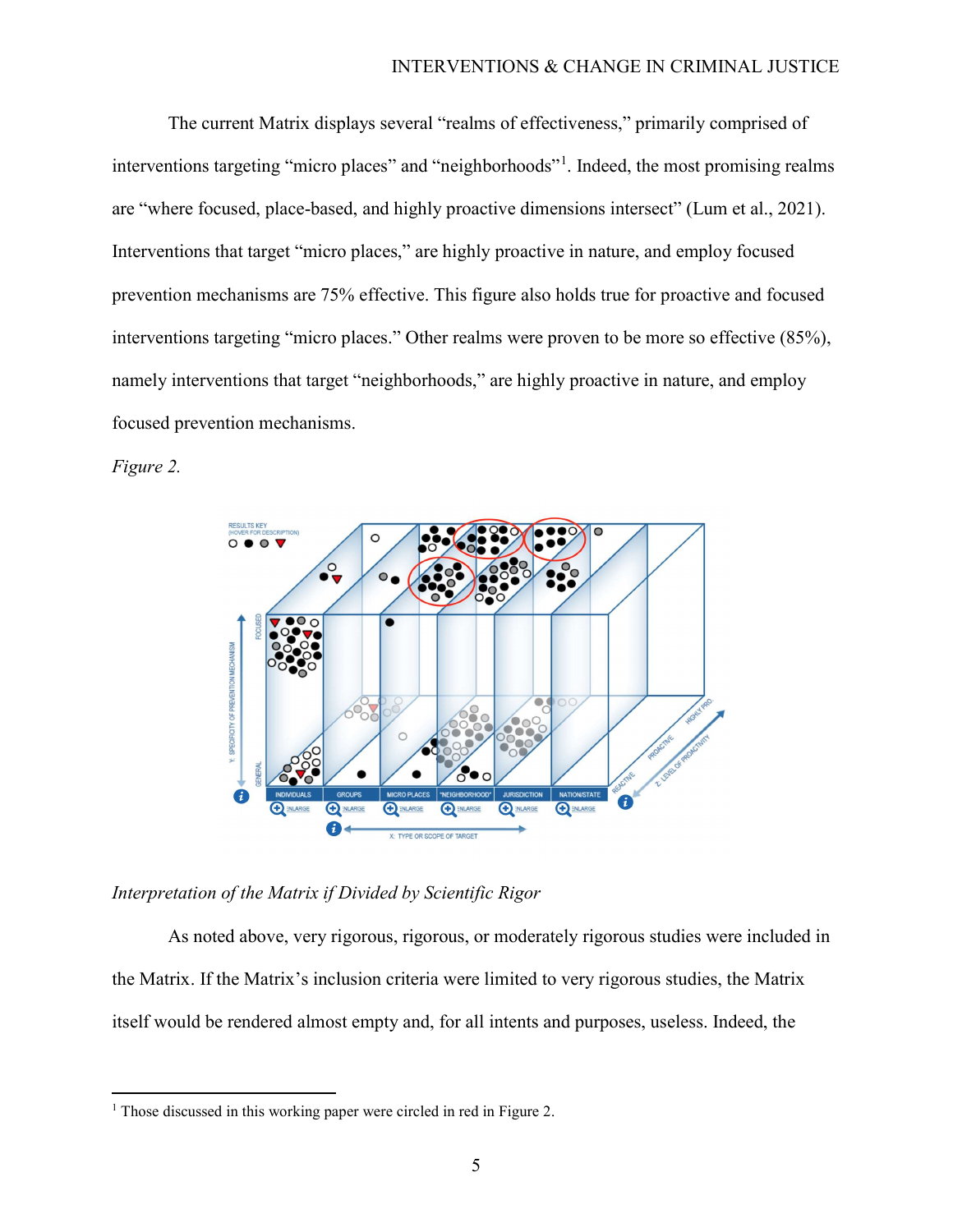"neighborhood" and "group-based" categories basically disappear (Lum et al., 2021). Further, the more scientifically rigorous the standard, the less likely it is to produce positive results. By including an overwhelming number of ineffective studies, the Matrix would give the impression that "nothing works." Those studies that do "work", or otherwise show positive effects, are disproportionately concentrated among "proactive, micro place-based" interventions. Moreover, including only very rigorous studies implies that interventions targeting individuals are markedly more harmful and ineffective than moderately rigorous studies suggest (Lum et al., 2021). Therefore, including rigorous and moderately rigorous studies, as the present Matrix does, more accurately represents the overall body of policing literature.

#### Part II

 While only comprising the second largest category in the Matrix, individual-targeting interventions are by far the most harmful. Indeed, this category is exclusively responsible for all five "backfiring" studies that appear in the Matrix. Moreover, though 30.6% of interventions yield positive results, 42.9% of studies are found to be ineffective, thus suggesting that individual-based interventions are primarily insufficient for reducing crime or disorder. This



figure is further corroborated by the three realms of ineffectiveness identified within this target area (Figure 3). Given that two out of three realms intersect with the reactive dimension, we can confidently state that reactive interventions targeting individuals, whether focused or general, are largely ineffective and likely to cause harm. Though few studies cluster in the third "realm," we can also surmise that

individual-targeting interventions with general prevention mechanisms and highly proactive tactics are generally ineffective as well.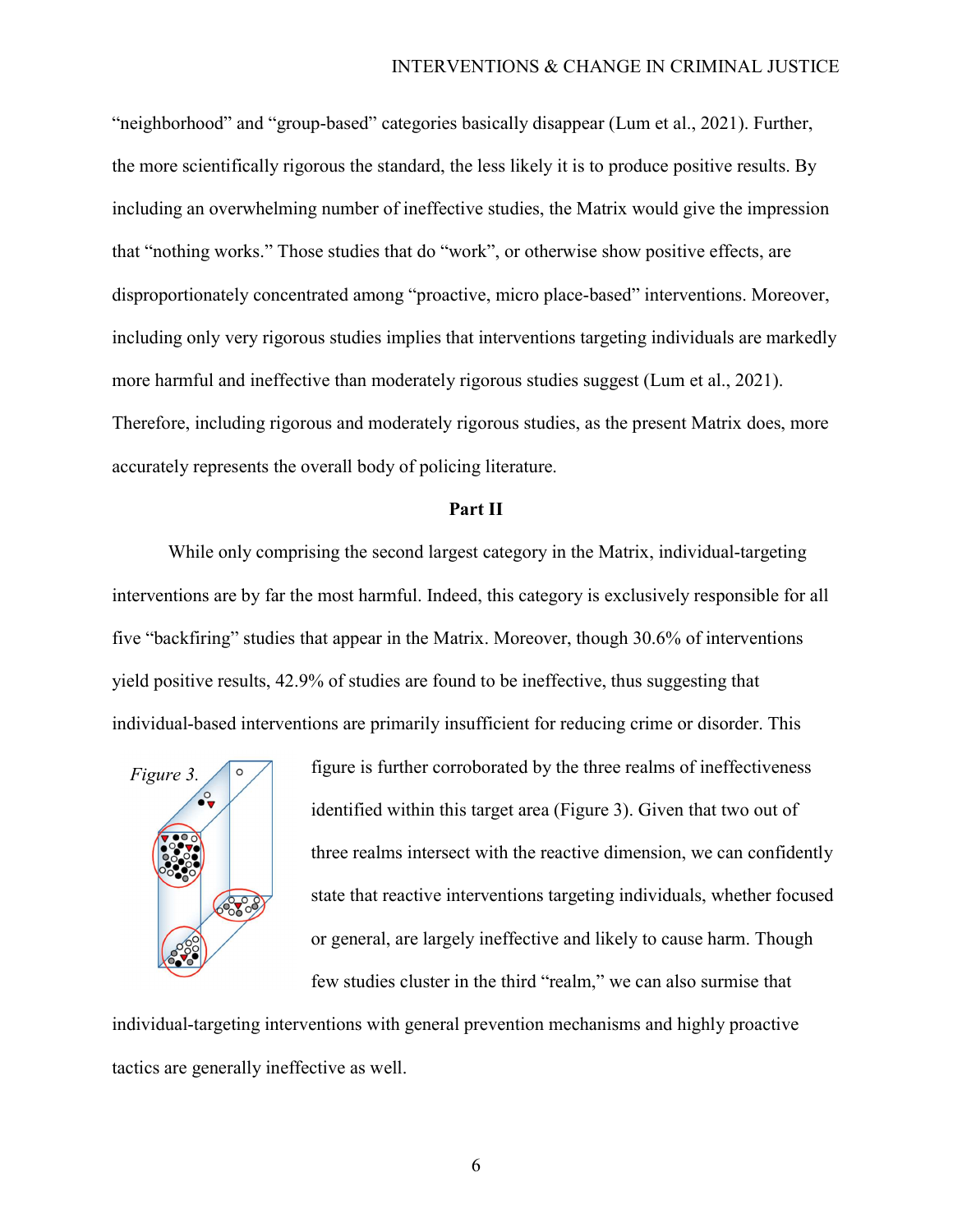When examining "trends" within "individual-targeted" interventions, three key findings emerge. The first and perhaps most prominent finding is that the D.A.R.E program has proven to be ineffective at preventing drug-use since the early 1990's (Clayton, Cattarello, & Johnstone, 1996; Ennett, Rosenbaum, Flewelling, Bieler, Ringwalt, & Bailey, 1994; Perry, Veblen-Mortenson, & Bosma, 2003; Ringwalt, Ennett, & Holk, 1991; Rosenbaum & Hanson, 1998). The available studies also suggest that restorative justice conferences are, for the most part, ineffective at reducing recidivism among robbery, burglary, juvenile, juvenile shoplifting, and juvenile property offenders (Shapland et al., 2008; Sherman, Strang, & Woods, 2000). Lastly, there are several key studies that indicate that arresting intimate partner violence perpetrators may reduce victimization or recidivism (Berk, Campbell, Klap, & Western, 1992; Cho & Wilke, 2010; Sherman & Berk, 1984). Though contradicting studies exist, there is considerable evidence that affirms these findings.

#### Conclusion

 Though initially challenging to comprehend, the Evidence-Based Policing Matrix provides valuable insights into the effectiveness of various police tactics. Indeed, the mapping of qualifying studies onto a three-dimensional figure enables criminal justice practitioners and academics to navigate the larger body of policing literature, unlike other clearinghouses. This in turn creates a palpable and comprehensible tool that informs their decision-making. In fulfilling its objective, the Evidence-Based Policing Matrix exposes the need for a Rochester-specific intervention catalog that would enable city leaders to evaluate and compare our interventions to empirically effective ones. We hope this working paper encourages local agency leaders and policy makers to search for new, innovative, and evidence-based practices using tools like the Evidence-Based Policing Matrix.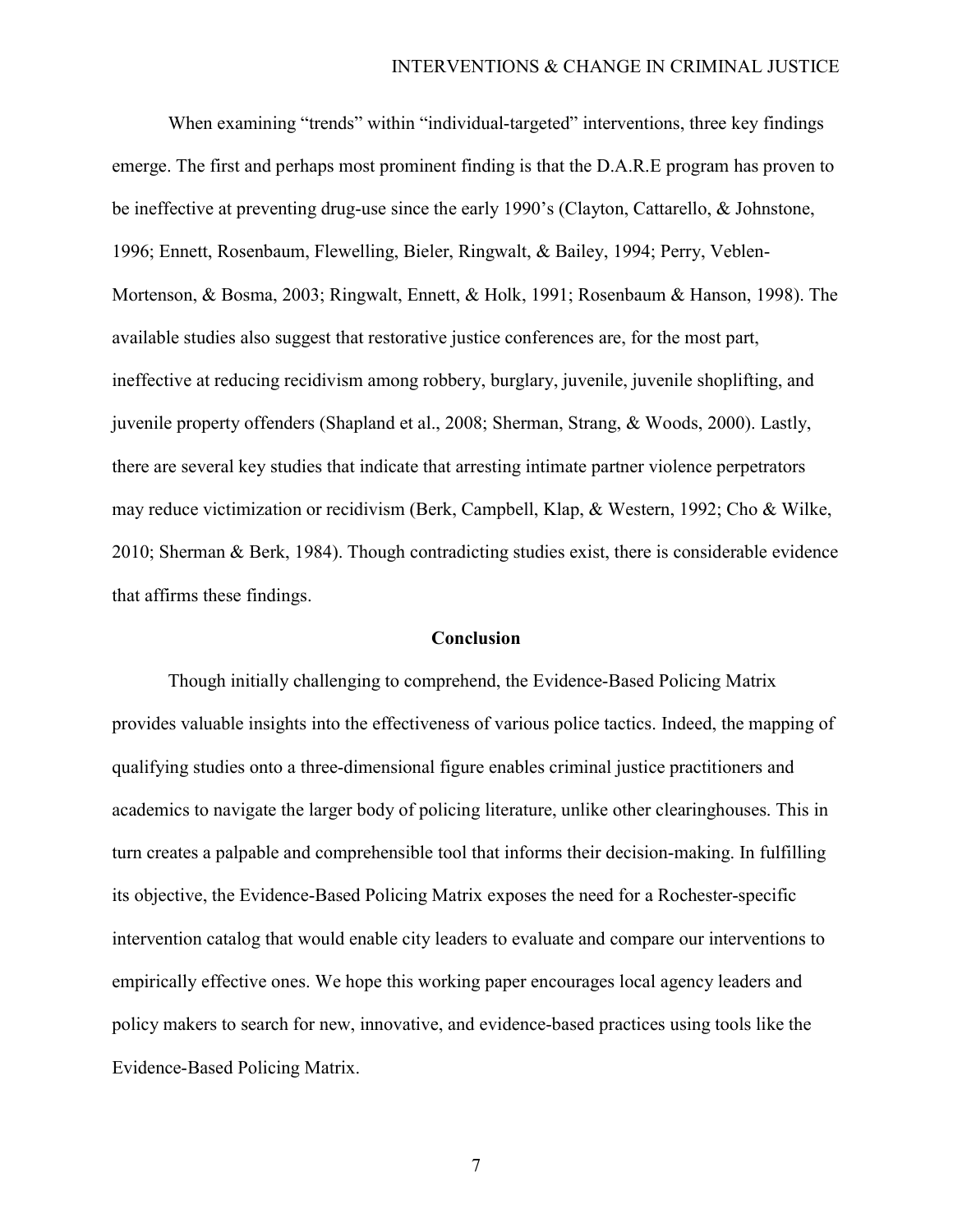## References

- Berk, R. A., Campbell, A., Klap, R., & Western, B. (1992). A Bayesian Analysis of the Colorado Springs Spouse Abuse Experiment. The Journal of Criminal Law and Criminology, 83 (1), 170-200.
- Cho, H., & Wilke, D. J. (2010). Does police intervention in intimate partner violence work? Estimating the impact of batterer arrest in reducing revictimization. Advances in Social Work, 11(2), 283–302.
- Clayton, R. R., Cattarello, A. M., & Johnstone, B. M. (1996). The effectiveness of Drug Abuse Resistance Education (Project DARE): 5-year follow-up results. Preventive medicine, 25(3), 307-318.
- Ennett, S. T., Rosenbaum, D. P., Flewelling, R. L., Bieler, G. S., Ringwalt, C. L., & Bailey, S. L. (1994). Long-term evaluation of Drug Abuse Resistance Education. Addictive Behaviors, 19(2), 113–125.
- Federal Bureau of Investigation. (2020). Federal Bureau of Investigation Crime Data Explorer. Crime. Retrieved from https://crime-data-explorer.fr.cloud.gov/pages/home
- Harmon, M. A. (1993). Reducing the risk of drug involvement among early adolescents: An evaluation of Drug Abuse Resistance Education (DARE). Evaluation Review, 17, 221-239.
- Jolin, A., Feyerherm, W., Fountain, R., & Friedman, S. (1998). Beyond arrest: The Portland, Oregon domestic violence experiment. Washington, DC: National Institute of Justice, U.S. Department of Justice.
- Lum, C. (2009). Translating Police Research into Practice. Police Foundation Ideas in American Policing. Retrieved from https://www.policefoundation.org/wpcontent/uploads/2015/06/Ideas\_Lum\_0.pdf
- Lum, C., Koper, C., & Telep, C. (2021). The matrix. The Center for Evidence-Based Crime Policy (CEBCP). Retrieved from https://cebcp.org/evidence-based-policing/the-matrix/
- Perry, C.L., Komro, K.A., Veblen-Mortenson, S., Bosma, L.M. et al. (2003). A Randomized Controlled Trial of the Middle and Junior High School D.A.R.E. and D.A.R.E. Plus Programs. Archives of Pediatrics & Adolescent Medicine, 157(2), 178-184.
- Ringwalt, C., Ennett, S. T., & Holt, K. D. (1991). An outcome evaluation of Project DARE (Drug Abuse Resistance Education). Health Education Research, 6(3), 327-337.

Rodriguez, L., Altheimer, I., & Holland, M. (2022). Rochester Homicide Statistics for 2022.